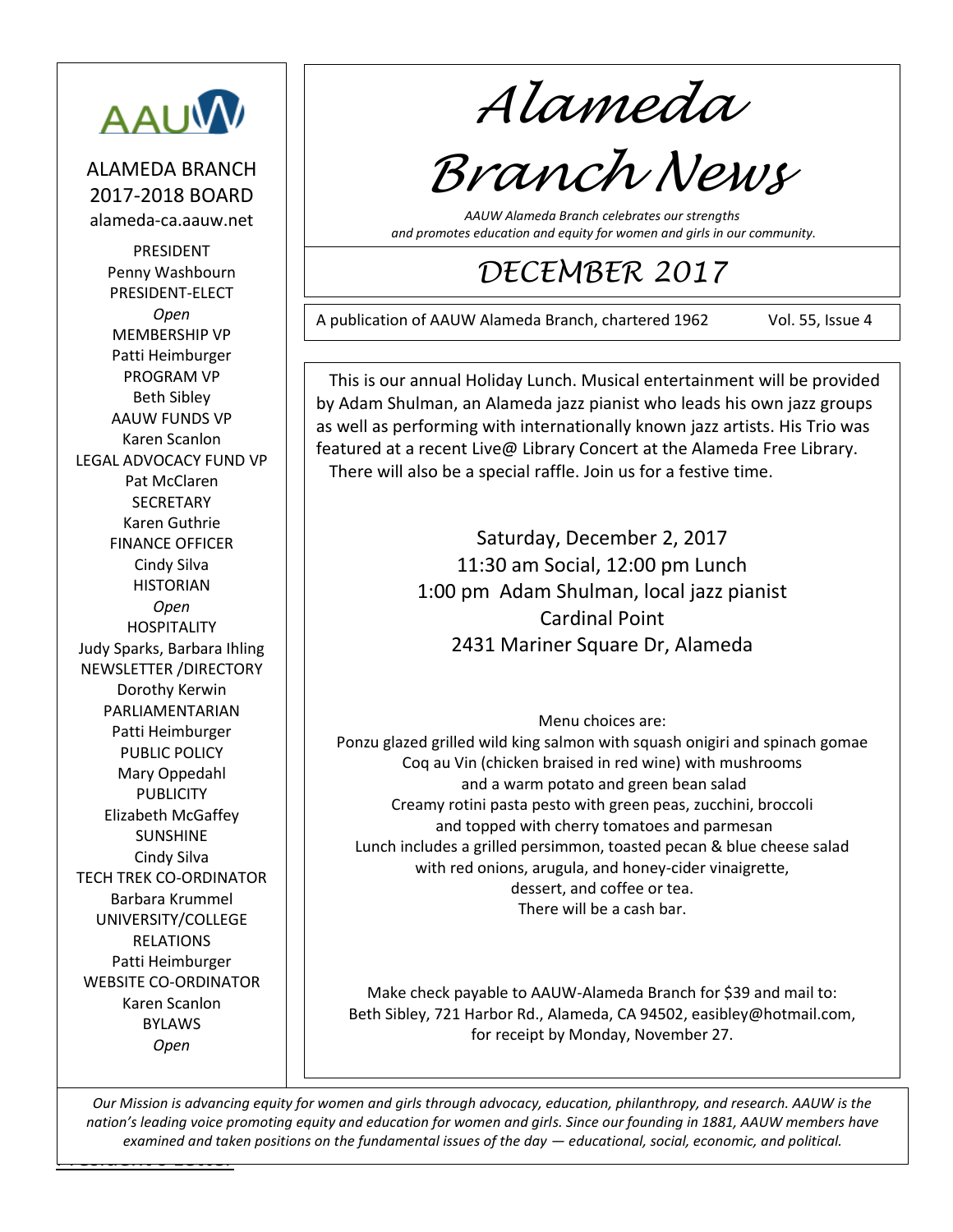# President's Letter

What happened to the Fall? With the holidays just around the corner, we look back at our events these past months and at all our Branch has accomplished. Introduced by President Karas, our second Immigration Nation? Challenges for All Americans panel at the College of Alameda on November 8 was even better than our first event. Dr Laura Fantone, Immigration Historian; Sara MacPherson, Immigration Lawyer; Vanessa Cedeno, Legislative Aide to Supervisor Wilma Chan; Amos White, Alameda People Power; and Veronica Garcia, San Francisco Commission on Human Rights, gave valuable information on past and present immigration policies. Attendees included students, faculty, AAUW members, community members, the Mayor of Alameda Trish Herrera Spencer and guests from AAUW Marin, including Cherie Sorokin, Secretary of the AAUW National Board. They asked penetrating questions and the presenters brought new perspectives on complex issues. All told we had almost 100 people who attended one of the two events.

We are happy to collaborate with the College of Alameda to enrich the educational experience of their students and look forward to more programs in the Spring 2018.

AAUW Alameda Holiday Luncheon on December 2 is a chance for members, family and friends to enjoy a festive meal, musical entertainment and good cheer. Dress up, invite a guest and let's have fun! I hope to see a good turnout!

Wishing you all a very happy holiday season, safe travels to those who venture forth, and in these uncertain times, make sure to cherish your families and friends. A special thanks to all who make this Branch a great community of friendship.

And we should remember the communities affected by the wildfires as they struggle to recover. The holiday season can be particularly difficult. Five of the AAUW members of the Napa Valley Branch lost their homes and nine of the AAUW Santa Rosa Branch lost theirs. Here are two good websites to donate to –

[Our response and how you can help](http://www.napavalleycf.org/donate-to-the-disaster-relief-fund/) for Napa Valley Community Disaster relief fund and

<https://www.redwoodcu.org/northbayfirerelief> for the Santa Rosa Area.

For a comprehensive list of organizations to donate to see the Sacramento Bee: <http://www.sacbee.com/news/state/california/fires/article180136626.html>

For a more personal response, buy a gift card and bring it to our holiday luncheon. I will bring holiday cards we can sign and then send as a package to the Branch Presidents to distribute to their members who lost their homes.

Penny Washbourn President.



Panel members for the Immigration Nation? Presentation: Amos White, Vanessa Cedeno, Veronica Garcia, Penny Washbourn, Mayor Trish Spencer, Char Perlas, Sara MacPherson.

# Membership & Outreach

At the October luncheon meeting Carolee Ziegenhagen, Jill Keimach, Karen Miller, Catherine Bierwith, and Lily Llorens were guests and then joined our branch through National's "Shape the Future" and each saved \$24.50. All (5) new members gave me checks and their filled-out applications on the spot in order to receive that discount.

Since then, Jennifer Williams, Mari Clark, Shubha Fanse and Nan Rideout have joined out branch. Please welcome all these new members and let's hope this flow continues. Also, please encourage your friends and neighbors to join or at least get acquainted with our branch.

We had a follow-up "Immigration Nation?" panel at the College of Alameda on November 8th from 12:00 pm -1:30 pm, that was very informative. These events are good for our members, the Alameda community as a whole, and help to strengthen our relationship with the college.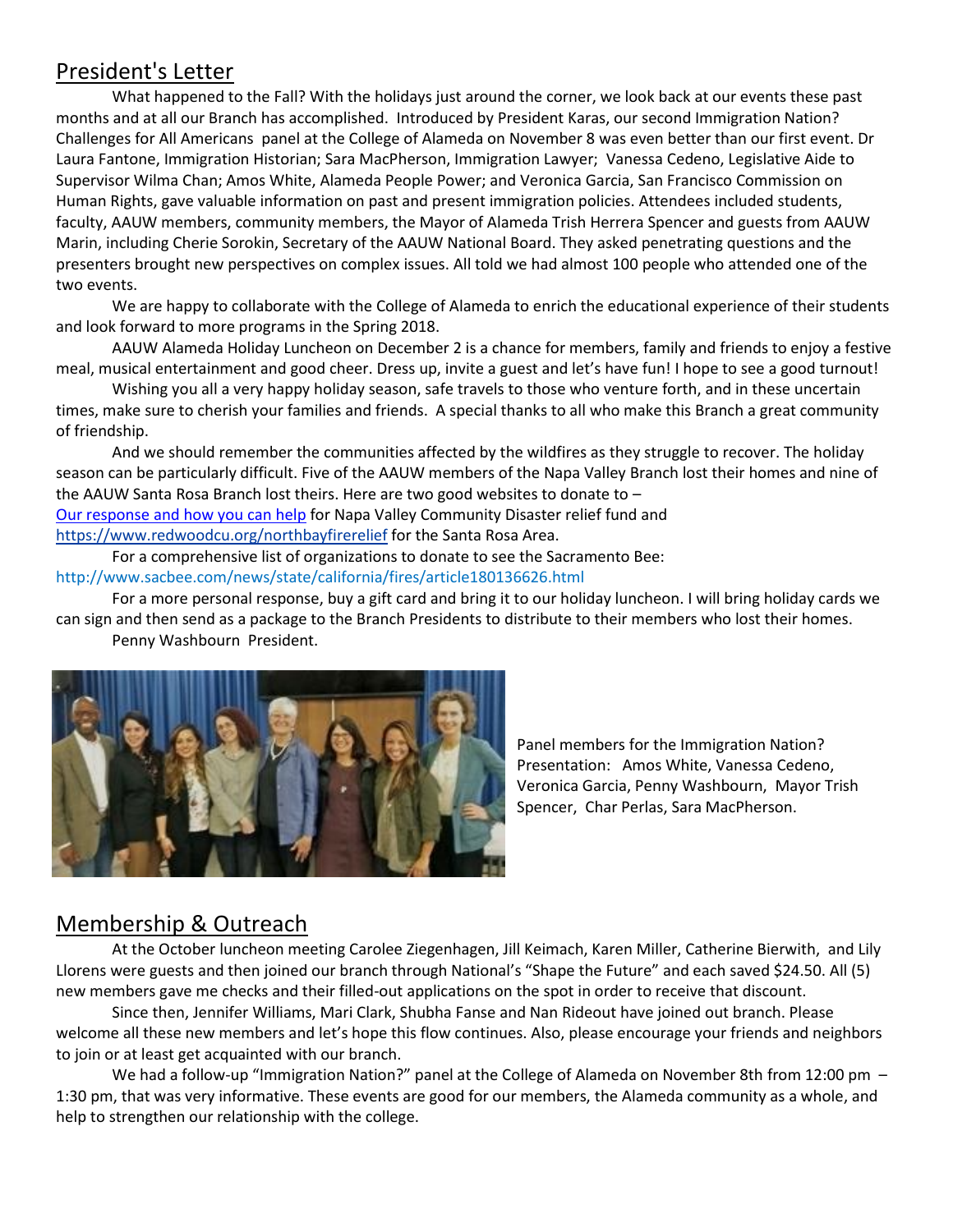Also at College of Alameda, in the Student Center (Building F), we will have, "STEM 2" on Wednesday, March 7, 2018 (4:00 pm – 6:00 pm). We are also planning, "Financial Literacy for Women and Men". This will be for adults and students on Wednesday, April 18, 2018 (12:00 pm – 1:30 pm). Patti Heimburger

#### General Business Meeting

Our next board meeting is Monday, December 4, at 7:00 pm in Conference Room 'C' at the Alameda Hospital. All are welcome.

# Tech Trek Report

First, the Tech Trek committee would like to thank those who made donations this fall: Kevis Brownson, Beth Sibley, Margo Waldron, Helaine Wesley, Paula Biwer, Dorothy Kerwin, Sue Fialer and Karen Guthrie, and anyone who made a cash donation at our September luncheon. We have also received donations in honor of Joy Pratt from Karen Kenney and Judy Sparks. Second, I would like to apologize personally for the delay in sending thank you letters to our donors. I will be sending those out by early December. (editor's note: you are forgiven)

For future donations, we were recently informed that as of November 1, 2017, checks in support of our Alameda Tech Trek branch need to be made out to **AAUW CA SPF. AAUW CA SPF (SPF stands for "special project fund") is a 501(c)3 and donations are tax deductible. The tax ID# is 68-0463071.** All donations will receive an acknowledgement letter from our Alameda Tech Trek branch and those \$250 or larger will also receive an acknowledgement letter from AAUW CA SPF.

# January Event

Date Change. Our previously announced presentation in January will be Wednesday 17th not Tuesday 16th at 4:30 pm -6:00 pm at the Alameda Chamber of Commerce, South Shore Shopping Center. *"LIVING WITH LESS: how to get rid of your stuff"* will be presented by Lis McKinley MA Professional Organizer who will help us with our New Year's resolutions to clean out, clear out, and downsize. Join us for wine and hors d'oeuvres, invite a friend. Your price of admission : bring an item for our Spring yard and book sale, or a non- perishable food for the Alameda Food Bank. RSVP [alameda-ca@aauw.net](mailto:alameda-ca@aauw.net) or call Penny Washbourn 510-748-7455.

# AAUW CA Tax Status

NEWS from AAUW CA: The vote to return AAUW CA to a public benefit corporation failed due to the fact that 26 members voted no. It needs to be unanimous, so if even one person of the total 11,907 members votes no, it will fail again. The significance of this is major, and costly. AAUW CA must be in compliance with AAUW National which is a public benefit corporation and qualifies under federal tax exemption 501(c)(3). This means that the assets are dedicated to charitable purposes exclusively. Our charitable donations, including those for Tech Trek, qualify for special tax status if the organization is a 501(c)(3).

AAUW CA will be running this vote again after Thanksgiving and if you received a ballot electronically before, you will do so again. Others will receive a card with phone in information. To be sure we all understand the meaning of

this vote, please call or email me at 510-748-7455 o[r pwashbou@hotmail.com](mailto:pwashbou@hotmail.com) before you vote. Questions can be directed to [governance@aauw-ca.org](mailto:governance@aauw-ca.org)



# Celebration!

Our AAUW member Honora Murphy was recently recognized by the City of Alameda with the Community Service Lifetime Achievement Award at a ceremony with Supervisor Wilma Chan, Mayor Trish Herrera Spencer, and Council member Jim Oddie. Congratulations Honora, your AAUW Alameda friends are so proud of all the ways in which you have benefitted our Community and our Branch!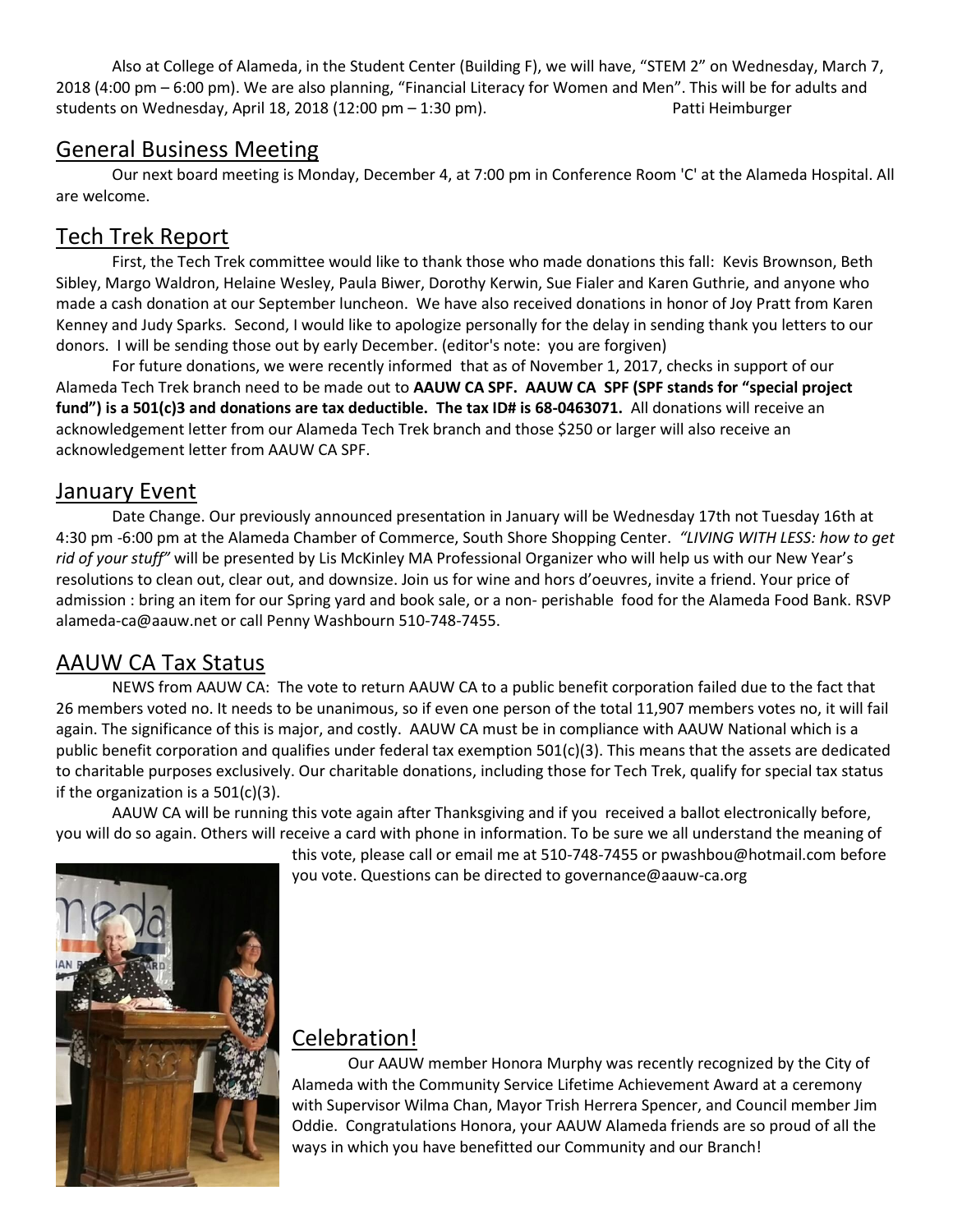# AAUW Scholarship Recipients

The Northern California AAUW Funds Luncheon was held on October 29 in Danville . It was attended by Dorothy Kerwin and Penny Washbourn. Six California Fellowship and Grant recipients made presentations about their research work and the contribution that the AAUW fellowship made to their work. From neuroscience studies on the gender differences in response to stress, to oenology and viticulture, studies on women in STEM, and research on the efficiency of building heating and cooling systems, these presentations were a wonderful way to see the impact that AAUW funds have on providing educational opportunities for women, both young and mid –career. Put this on your calendar next year! It was an inspiring afternoon.

We will be welcoming Elaini Present, a Career Development Grant recipient, at our February 10 luncheon. Elaini is working on her M.S. in Architecture and both Civil and Environmental Engineering at UC. Berkeley. We look forward to her presentation.

AAUW has a long and distinguished history of advancing educational and professional opportunities for women in the United States and around the globe. It is one of the world's largest sources of funding for graduate women, AAUW is providing more than \$3.7 million in funding for fellowships and grants to 250 outstanding women and nonprofit organizations in the 2017–18 academic year. Due to the longstanding, generous contributions of AAUW members, a broader community of women continues to gain access to educational and economic opportunities — breaking through barriers so that all women have a fair chance.

Fellowship and grant recipients perform research in a wide range of disciplines and work to improve their schools and communities. Their intellect, dedication, imagination, and effort promise to forge new paths in scholarship, improve the quality of life for all, and tackle the educational and social barriers facing women worldwide.

#### Upcoming Events

AAUW's College of Alameda Scholarship Fundraiser will be Sunday, April 22, 2018, from 3:00 pm -5:00 pm, location to be announced. The cost will be \$25 for wine and refreshments. Representatives will be invited from the College of Alameda. There will be a Special Raffle.

DOLLARS FOR SCHOLARS - AAUW ALAMEDA YARD SALE This will be Saturday, May 19, 2018, from 8:00 am – 2:00 pm at 3258 Liberty Avenue. Start saving items for the yard and book sale and putting them aside as you do your Spring clean out. (See above). Books, jewelry, plants, kitchen, small furniture, accessories, decorative items, toys, specialty clothing items, etc etc. We will be arranging pick up from your home the day before the event, so start collecting and stay tuned for further information. The Funds raised from this Yard Sale will go to our AAUW Alameda College of Alameda Scholarship Fund and from the Book Sale as a Branch contribution to the AAUW Funds (see article about scholarships)

#### Volunteers NEEDED!

The Intergenerational Women's History Project with Girls Inc of the Island City is happening again.

Three of our members, Virginia Darrow , Betty Hatch, and Dorothy Kerwin are celebrating major AAUW milestones this year and we will honor them at our end of year May luncheon. We need three volunteers to work with three high school students who will be nominated by Girls Inc to interview one of our Golden Members and to write up the interview into a one page story, which we will publish.

What will be your role? To meet with the girls on Monday January 22 at 4:30 pm-6:00 pm at Girls Inc to go over the guidelines and time lines for the project. Meet individually with your girl to get to know her and go over the questions she would like to ask. Sample questions will be provided. Schedule an appointment with your AAUW member at her home at a time the student can make and transport the girl, stay at the interview and bring her home. The meeting should be no more than one hour. After the interview, which the girl will conduct, debrief and set a time for the first rough draft and then over the subsequent weeks be an editor and receive drafts by email. Many students now use Google docs which facilitates making revisions.

Benefits to you as a volunteer? Immense! You are helping a young woman become more confident in her interviewing and writing skills and helping her to learn about women's personal histories from the past. You will also get to know our AAUW member in an in depth manner. How infrequently we really get to hear each others' stories!

Email me at [pwashbou@hotmail.com](mailto:pwashbou@hotmail.com) or call me at 510-748-7455 if you are interested.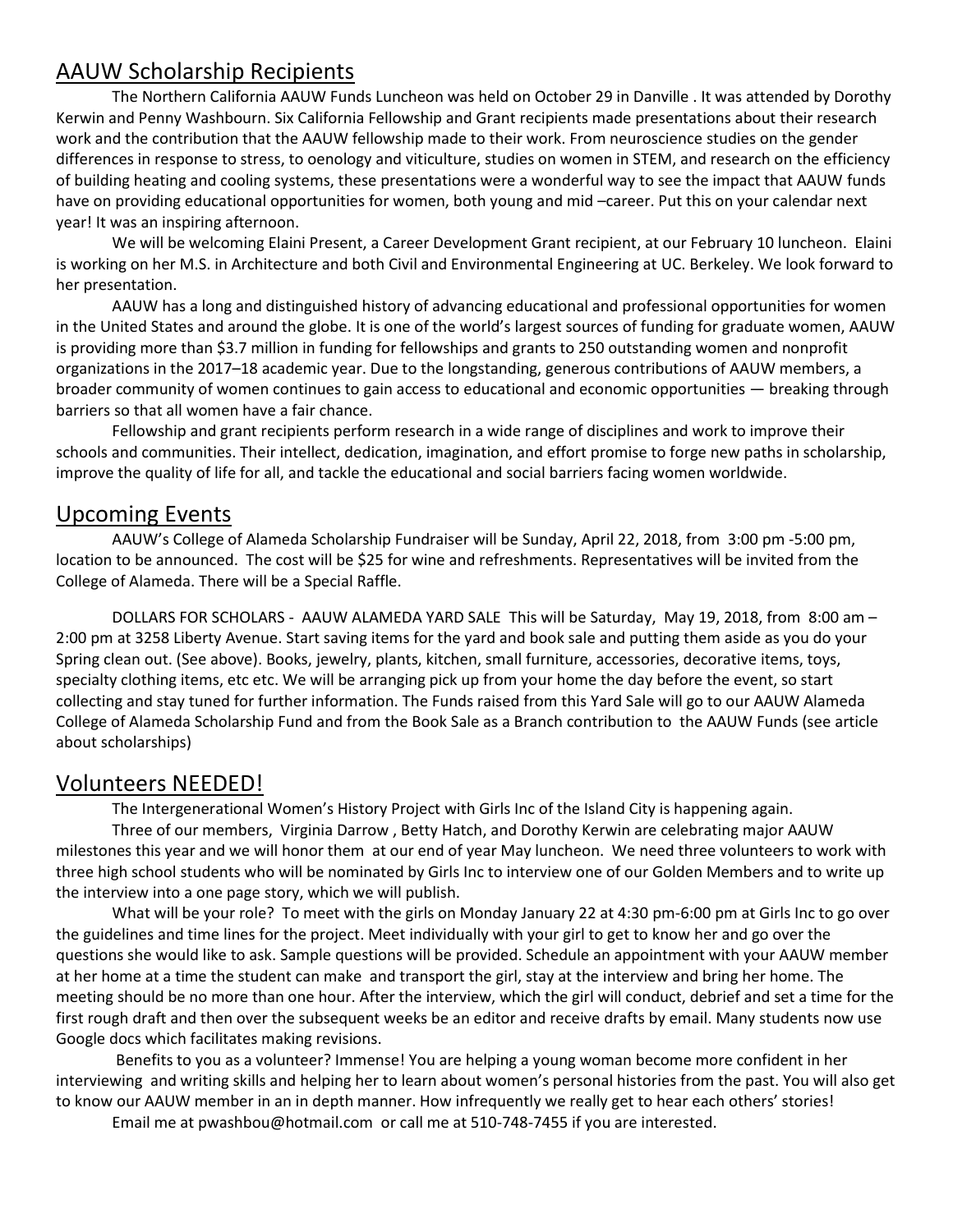#### BRANCH ACTIVITIES

AFTERNOON BOOKS Kate Quick 523-3612

EVENING BOOKS Cindy Silva 523-4677

CINEMA CLUB Kevis Brownson

BRIDGE Joyce Denyven 523-6341

ETHNIC DINNER GROUP Mark Hamilton 749-0738

> MUSEUM GROUP Judy Sparks 523-6736 Marlis White 522-8383

 $\overline{\phantom{a}}$ 

 $\overline{\phantom{a}}$ 

TECHNOLOGY USERS **GROUP** Penny Washbourn

# Ethnic Dining Group

 This Group meets once a month, usually on the third Saturday evening. If you like good food and good company, join us.

For more information, call Mark Hamilton at [510 749-0738.](tel:(510)%20749-0738)

#### Museum Group

Too late for press. Call Judy Sparks, 523-6736 or Marlis White, 522-8383 for more information.

# Evening Books

No meeting in December. For more information, call Karen Scanlon, 523-6456.

# Afternoon Books

We'll meet at 1:30 pm on the third Monday, December 18, to discuss books we are currently reading. Call Kate Quick, 523-3612, for location and more information.

# Cinema Club

 We are a lively group of movie lovers who visit the Alameda Theatre on the first Sunday of every month, October through June, to see a current movie, usually an afternoon matinee. Spouses are welcome to attend. Afterwards, we walk over to Tucker's for refreshments and conversation.

 How it works: please send an email to kevis.brownson at [gmail.com](http://gmail.com/) to join the group, and then you will get an email to vote on the movie on the Friday before the event. We post the event on Facebook and the Alameda Branch Web site as well.

# Bridge Group

If you are interested in bridge, particularly in being a substitute, contact Joyce Denyven at 523-6341. The current bridge group meets at different times depending on the needs of the group.

# $\frac{748-7455}{100}$  Tech Users Group

No meeting in December, we'll pick up again in January.